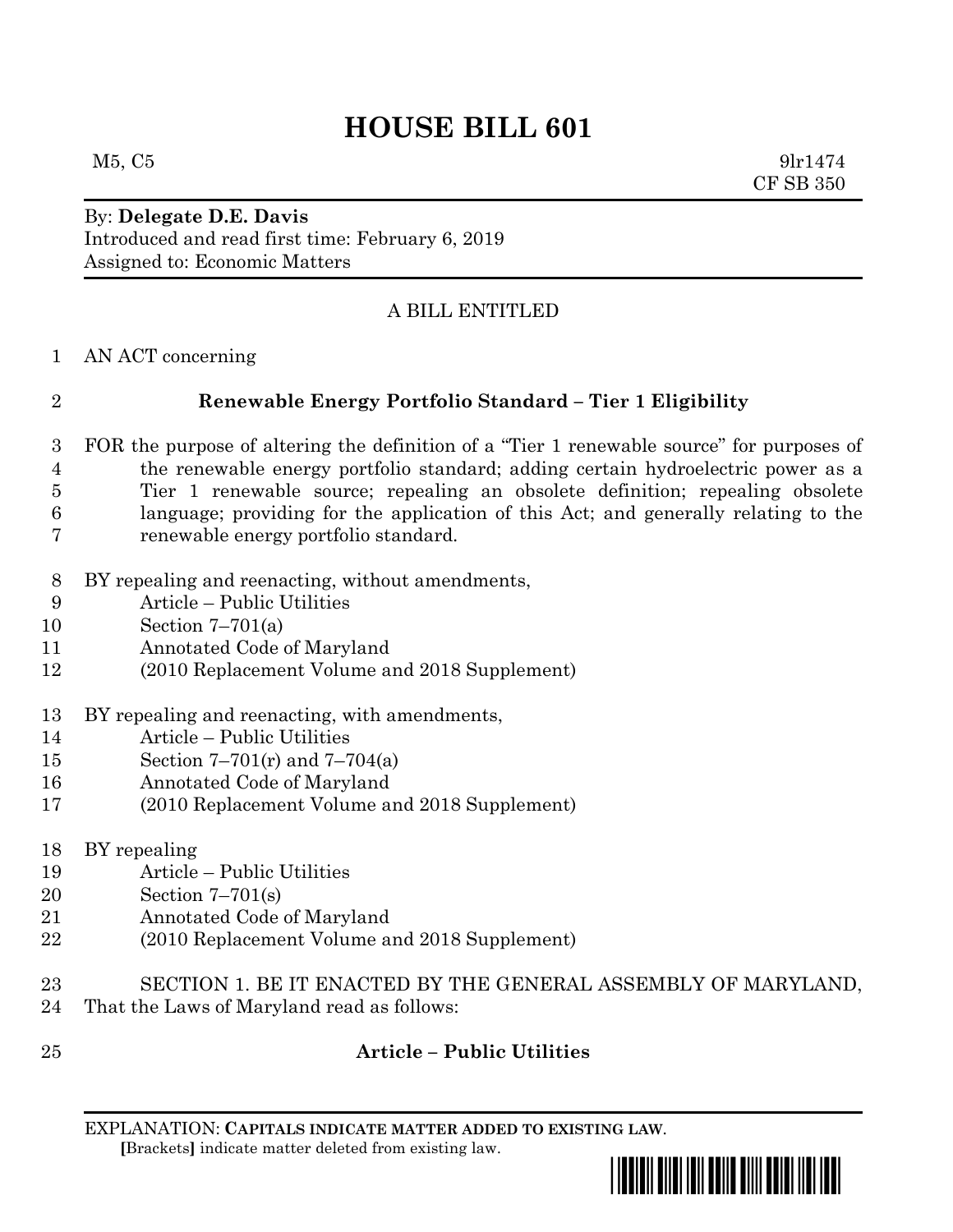|                                   | $\overline{2}$                              | <b>HOUSE BILL 601</b>                                                                                                                                                                                              |
|-----------------------------------|---------------------------------------------|--------------------------------------------------------------------------------------------------------------------------------------------------------------------------------------------------------------------|
| $\mathbf{1}$                      | $7 - 701.$                                  |                                                                                                                                                                                                                    |
| $\overline{2}$                    | (a)                                         | In this subtitle the following words have the meanings indicated.                                                                                                                                                  |
| 3<br>$\overline{4}$               | (r)<br>sources:                             | "Tier 1 renewable source" means one or more of the following types of energy                                                                                                                                       |
| $\overline{5}$<br>$6\phantom{.}6$ | water heating systems;                      | solar energy, including energy from photovoltaic technologies and solar<br>(1)                                                                                                                                     |
| 7                                 |                                             | (2)<br>wind;                                                                                                                                                                                                       |
| 8                                 |                                             | (3)<br>qualifying biomass;                                                                                                                                                                                         |
| 9<br>10                           |                                             | methane from the anaerobic decomposition of organic materials in a<br>(4)<br>landfill or wastewater treatment plant;                                                                                               |
| 11<br>12                          |                                             | geothermal, including energy generated through geothermal exchange<br>(5)<br>from or thermal energy avoided by, groundwater or a shallow ground source;                                                            |
| 13<br>14                          | differences;                                | (6)<br>ocean, including energy from waves, tides, currents, and thermal                                                                                                                                            |
| 15<br>16                          |                                             | a fuel cell that produces electricity from a Tier 1 renewable source<br>(7)<br>under item $(3)$ or $(4)$ of this subsection;                                                                                       |
| 17<br>18<br>19                    |                                             | [a small] hydroelectric power [plant of less than 30 megawatts in<br>(8)<br>capacity that is licensed or exempt from licensing by the Federal Energy Regulatory<br>Commission] OTHER THAN PUMP STORAGE GENERATION; |
| 20                                |                                             | (9)<br>poultry litter-to-energy;                                                                                                                                                                                   |
| 21                                |                                             | (10)<br>waste-to-energy;                                                                                                                                                                                           |
| 22                                |                                             | refuse-derived fuel; and<br>(11)                                                                                                                                                                                   |
| 23                                |                                             | (12)<br>thermal energy from a thermal biomass system.                                                                                                                                                              |
| 24<br>25                          | $\left[ \text{(s)} \right]$<br>generation.] | "Tier 2 renewable source" means hydroelectric power other than pump storage                                                                                                                                        |
| 26                                | $7 - 704.$                                  |                                                                                                                                                                                                                    |
| 27                                | (a)                                         | (1)<br>Energy from a Tier 1 renewable source:                                                                                                                                                                      |
| 28<br>29                          |                                             | is eligible for inclusion in meeting the renewable energy portfolio<br>(i)<br>standard regardless of when the generating system or facility was placed in service; and                                             |